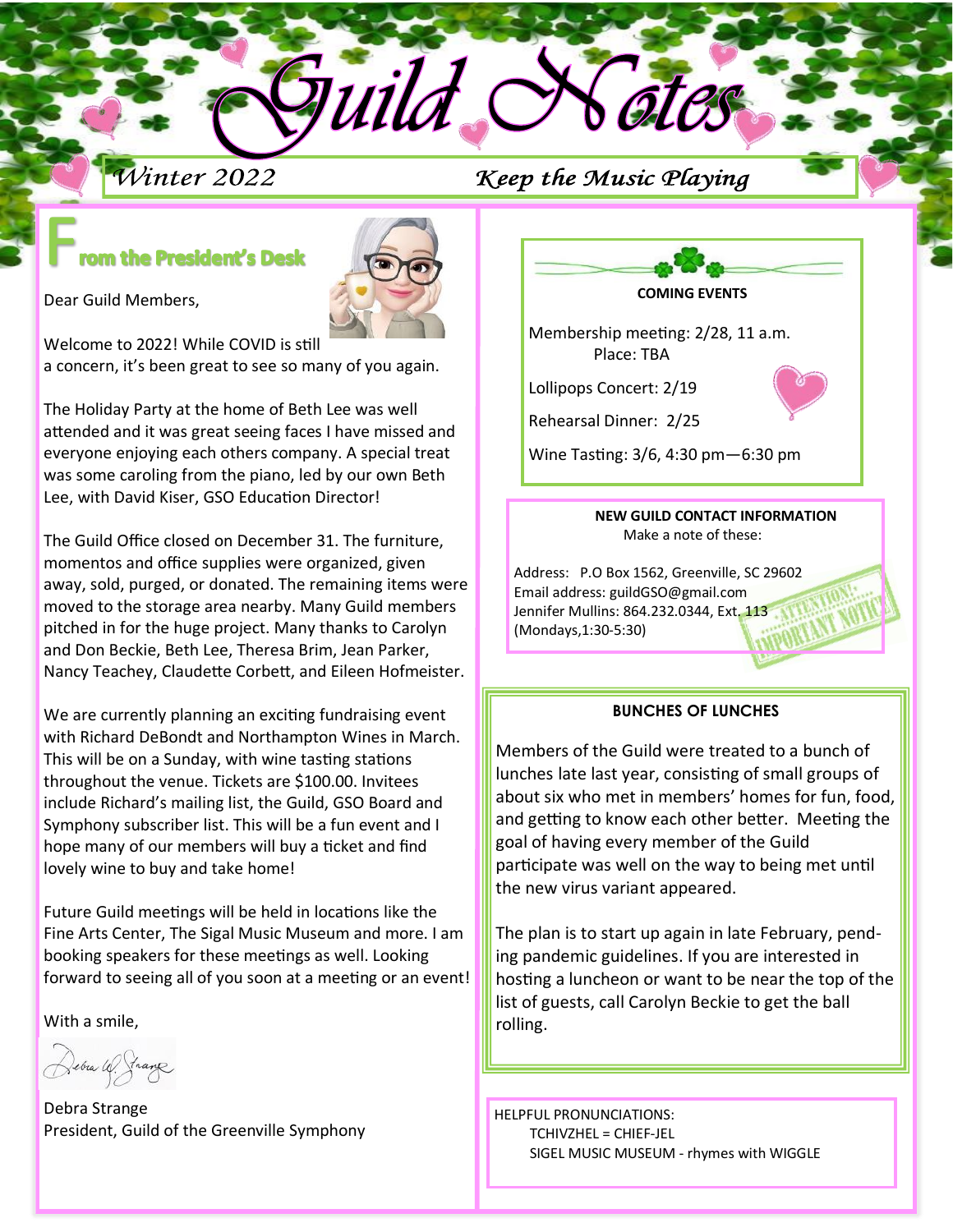### THE NEW HIDEAWAY "OFFICE" – THE STORAGE ROOM

The Guild is fortunate to have a secure storage area at McAlister Square. We have used this large storage space since moving from the old Greenville Mall on Woodruff Road at least ten years ago. It is accessed from a side hallway across from our office. There is no signage, and a key and combination lock are necessary.

A thorough cleaning was first, then a serious re-organizing of our collected items: concert preview and orchestra dinner supplies, financial records, best practices for our fundraising events and archival records. Guild members were notified in the fall if they wished to keep framed tour posters and scrapbooks; several examples are saved.

We arm-wrestled Guild belongings into this storage space. Items are all labeled and available when needed. We "cleared the decks" and sorted reports and graphics of our major events. They are in binders titled Summaries. Every page was considered, but every time we thought we were finished, another box or file appeared!

Many thanks to Teresa, Debra, Jean, Nancy T., Beth, Don & Carolyn, Claudette, & Eileen. If you are not familiar with the names listed above, come meet these officers and volunteers at the next meeting or event.

We feel ready to start the new year with new insights, new energy and new ways to support our Orchestra!

## *CALL FOR FORKS*

*Carolyn Beckie, Rehearsal Dinner Chairman, is collecting stainless steel forks. She needs 100 of them, and is not worrying if they don't match. The aim is to replace the plastic ones used at the rehearsal dinners with "real" ones. So look through your orphan fork collection and share any you can spare. Why not bring them to the next members' meeting? Carolyn thanks you in advance.*

## **LOLLIPOPS CONCERTS - USHERING OPPORTUNITIES**

2/19/22 Five Forks Library, 11:30 a.m.

A special treat is in store for members of the Orchestra Guild who answer GSO Education Director David Kiser's invitation to usher at a Lollipops Concert.

These creative and interactive programs introduce children to basic music concepts through classical music provided by the GSO Chamber Ensembles while a storybook is being shared.

The program is targeted to children ages 2-6, and provides an enjoyable, interactive experience for elementary children and adults. Especially the ushers!

"I always appreciate a presence from the Guild at our events," says David, "and am grateful for your help AND moral support." It may surprise you to learn that last month, there were over 160 attendees.

On February 19, the book will be "Tacky the Penguin" and feature the GSO String Quartet. Afterward, even the adults receive a lollipop. So, check your calendar and plan for a musical experience with members of the GSO and future appreciators of classical music.

AND a big "Thank you" to Jane & Ian Clarke, Charlie Sabo, Beth Lee, and Tom Oswald, who had the pleasure of ushering the January 8 concert.



### SPECIAL OPPORTUNITY

DON'T MISS a Piano Masterclass with piano soloist OLGA KERN on February 25 at the Governor's School. This is a unique opportunity to observe a master teacher stimulate artistry with talented students.



Class will begin at 10:00 a.m., masks are required.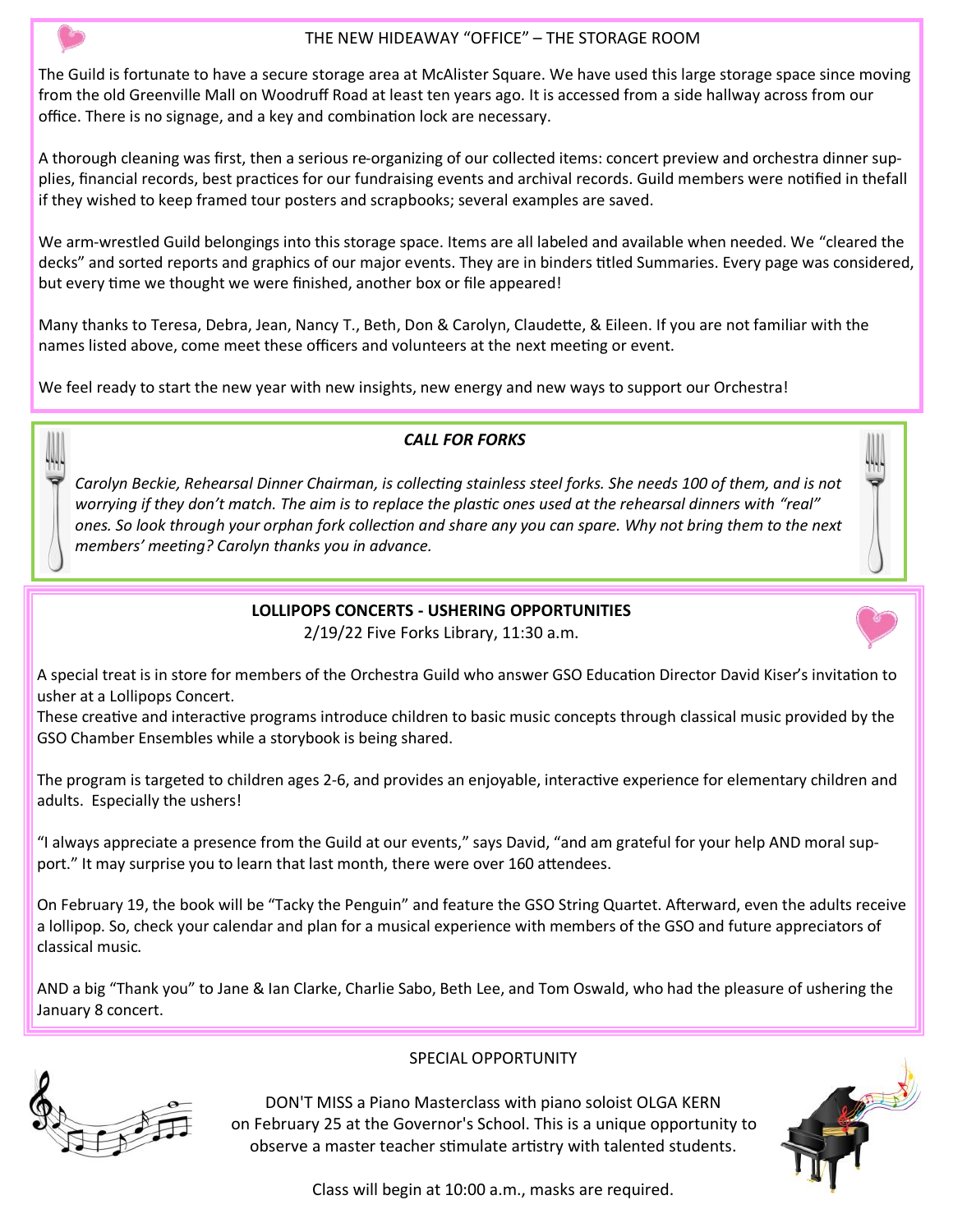#### FEATURED NEW MEMBER

WELCOME Eileen Hendrickson! Eileen joined the Guild this fall, and we're thrilled to have her. Both she and her husband Mark are retired college professors. Eileen taught theater arts, and Mark taught economics. Their daughter, Karin, lives in the UK, and is an orchestral conductor.

I recently spoke to Eileen (after her Latin Zumba class) and asked what brought them to Greenville. They took a threeweek trip, she said, visiting friends, and exploring their options. None of us are surprised that Greenville came out on top. "It was climate and activity," said Eileen. "It is a small city, but with major universities, an orchestra, theaters, and the Peace Center. And there is a baseball team."

So now that you've been introduced, the next time you see Eileen, give her a wonderful Guild welcome. And think of a friend you could invite to join the Guild.

 **REHEARSAL DINNERS** For fun Friday nights



With the GSO concert season in full swing, the Guild is again hosting dinner for the musicians during the Friday night rehearsal break. Carolyn Beckie is organizing and gracefully meeting every logistical challenge with ease (i.e. how to keep the casseroles warm now that there is no oven in the Peace Center kitchen.)

Guild members make the recipe that's supplied, and others donate green salad and fruit salad. And plenty of desserts.

Then comes the fun part of serving the dinners and having the opportunity to interact with the musicians. They are appreciative and hungry, making all the effort worthwhile.

The dinners are held once a month, and if you'd like the opportunity to participate, Carolyn will happily put you on her list. It's really fun.

#### 12/10/21 HOLIDAY PARTY - IT WAS FABULOUS!

The 2021 Holiday Party was a fabulous success! Thirty-five vaccinated Guild members attended, plus David Kiser, GSO Education Manager, and his wife Lisa, GSO keyboardist.

The food from Fresh Market was fabulous. Beth Lee's historic home was fabulous. The decorations were fabulous. The piano music was fabulous. The attendees were fabulous. The four trays of jumbo shrimp were especially fabulous.

AND the \$10 per person ticket price covered the entire cost of the event, especially since Debra Strange donated the wine, Beth Lee provided the soft drinks and beer, and Theresa Brim paid for the bartender, plus the holiday plates and napkins.

Carolyn and Don Beckie did a "50-50" fundraiser during the party, which added over \$100 to Guild funds.



Eileen Hofmeister and Theresa Brim

A huge THANK YOU to the fabulous Theresa Brim, with help from Eileen Hofmeister, who worked tirelessly to make it all happen. Fabulously.

If you missed it, there is talk about another fabulous event in the spring. Stay tuned.